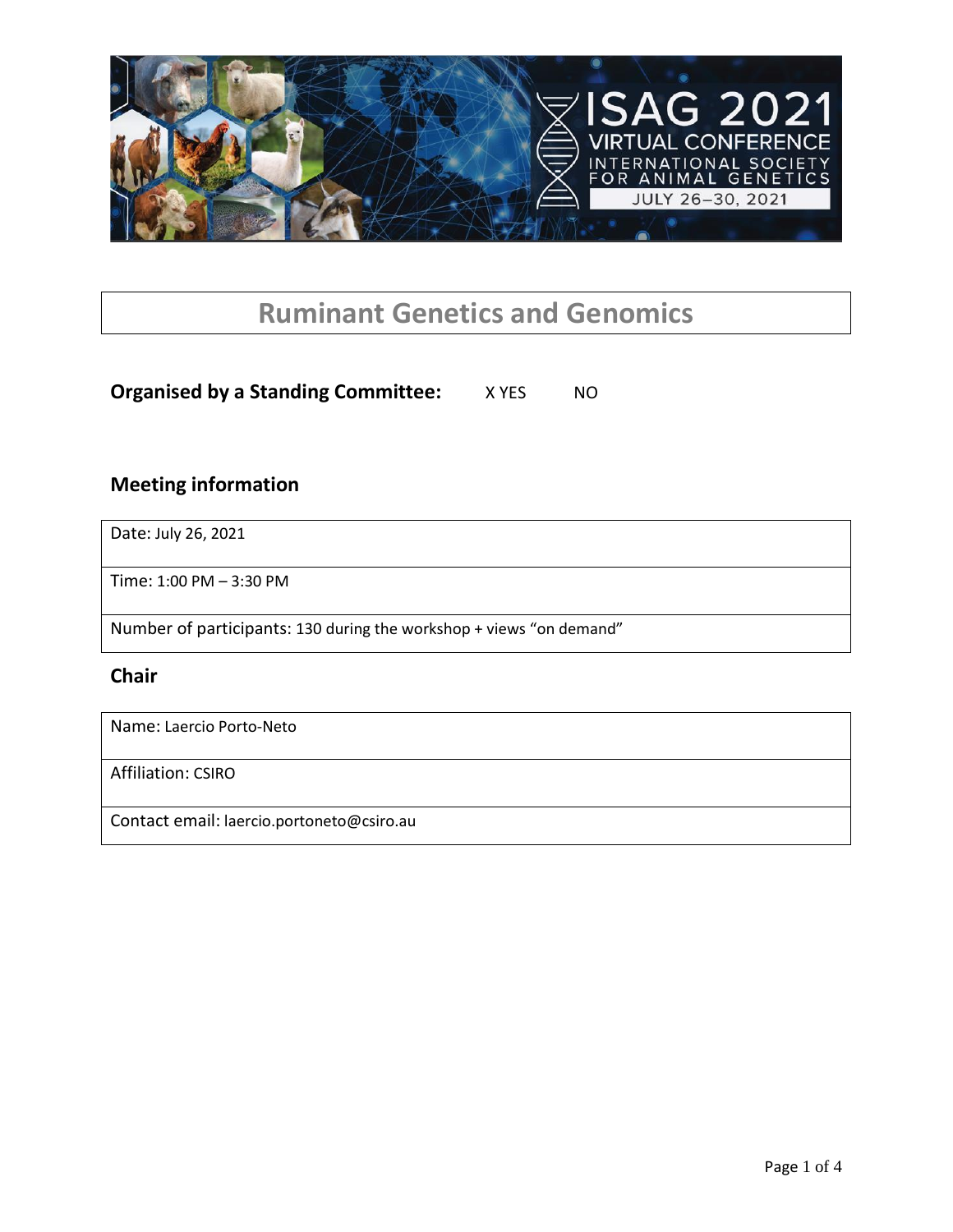

# **Agenda**

| <b>Ruminant Genetics and Genomics Workshop (orals)</b><br>Chair(s): Laercio R. Porto Neto, CSIRO Agriculture & Food<br>Location: Live 1<br>Date & Time: Monday, July 26, 1:00 PM - 3:30 PM |       |                                                                                                                                                                                                                                                                                                                                                                                                                                                                                                                                                                                                                                                                                                                        |  |  |  |
|--------------------------------------------------------------------------------------------------------------------------------------------------------------------------------------------|-------|------------------------------------------------------------------------------------------------------------------------------------------------------------------------------------------------------------------------------------------------------------------------------------------------------------------------------------------------------------------------------------------------------------------------------------------------------------------------------------------------------------------------------------------------------------------------------------------------------------------------------------------------------------------------------------------------------------------------|--|--|--|
| 1:00 PM                                                                                                                                                                                    |       | 85394 A comprehensive catalog of regulatory variants in the cattle<br>transcriptome - a case study for the FarmGTEx Project.<br>George E. Liu*, Animal Genomics and Improvement Laboratory, Henry A.<br>Wallace Beltsville Agricultural Research Center, Agricultural Research<br>Service, USDA, Beltsville, Maryland 20705, USA.                                                                                                                                                                                                                                                                                                                                                                                      |  |  |  |
| 1:20 PM                                                                                                                                                                                    | 85400 | Comparison of sequencing and assembly strategies for the cattle<br>pangenome effort.<br>Alexander Leonard <sup>*1</sup> , Zih-hua Fang <sup>1</sup> , Ben Rosen <sup>2</sup> , Derek Bickhart <sup>2</sup> , Tim<br>Smith <sup>2</sup> , and Hubert Pausch <sup>1</sup> , <sup>1</sup> ETH Zürich, Zürich, Switzerland, <sup>2</sup> ARS,<br>USDA, Beltsville, MD, USA.                                                                                                                                                                                                                                                                                                                                                |  |  |  |
| 1:35 PM                                                                                                                                                                                    |       | 85499 Dissection of the scurs phenotype to refine the mapping of scurs.<br>G Wang* and C Gill, Texas A&M University.                                                                                                                                                                                                                                                                                                                                                                                                                                                                                                                                                                                                   |  |  |  |
| 1:50 PM                                                                                                                                                                                    |       | Break.                                                                                                                                                                                                                                                                                                                                                                                                                                                                                                                                                                                                                                                                                                                 |  |  |  |
| 2:00 PM                                                                                                                                                                                    |       | 85496 Genomic Breeding Values from low-coverage Nanopore Sequencing.<br>H. J. Lamb, B.J. Hayes, L.T. Nguyen, and E.M. Ross*, The Queensland<br>Alliance for Agriculture and Food Innovation, St Lucia, Queensland,<br>Australia.                                                                                                                                                                                                                                                                                                                                                                                                                                                                                       |  |  |  |
| 2:15 PM                                                                                                                                                                                    |       | 85498 Can SNPs associated with variation in the level of stress biomarkers be<br>used for the selection of stress resilient dairy cows?<br>M.M. Passamonti <sup>*1</sup> , M. Milanesi <sup>4</sup> , J. Ramirez Diaz <sup>1</sup> , A. Stella <sup>2</sup> , M. Barbato <sup>1</sup> ,<br>M. Premi <sup>1</sup> , R. Negrini <sup>1</sup> , A. Cecchinato <sup>3</sup> , E. Trevisi <sup>1</sup> , J.L. Williams <sup>1</sup> , and P.<br>Ajmone Marsan <sup>1</sup> , <sup>1</sup> Universitá Cattolica del Sacro Cuore, Piacenza,<br>Italy, <sup>2</sup> Consiglio Nazionale della Ricerca, Milan, Italy, <sup>3</sup> Universitá di<br>Padova, Padua, Italy, <sup>4</sup> Università della Tuscia, Viterbo, Italy. |  |  |  |
|                                                                                                                                                                                            |       | 2:30 PM 85497 The distinct morphological phenotypes of domestic sheep are shaped by<br>introgressions from their sibling wild species.<br>Hong Cheng*, Jiayue Wen, Zhuangbiao Zhang, and Yu Jiang, Northwest<br>A&F University, Yangling, Shaanxi, China.                                                                                                                                                                                                                                                                                                                                                                                                                                                              |  |  |  |
| 2:45 PM                                                                                                                                                                                    | 85495 | Genome-wide local ancestry and direct evidence for cytonuclear<br>disequilibria in hybrid African cattle populations (Bos taurus/indicus).<br>J. A. Ward* <sup>1</sup> , G. P. McHugo <sup>1</sup> , M. J. Dover <sup>1</sup> , T. J Hall <sup>1</sup> , S. I. Ng'ang'a <sup>2,3</sup> , T. S.<br>Sonstegard <sup>4</sup> , D. G. Bradley <sup>5</sup> , L. A. F. Frantz <sup>2,3</sup> , M. Salter-Townshend <sup>6</sup> , and<br>D. E. MacHugh <sup>1,7</sup> , <sup>1</sup> Animal Genomics Laboratory, UCD School of<br>Agriculture and Food Science, University College Dublin, Belfield, Dublin,                                                                                                                |  |  |  |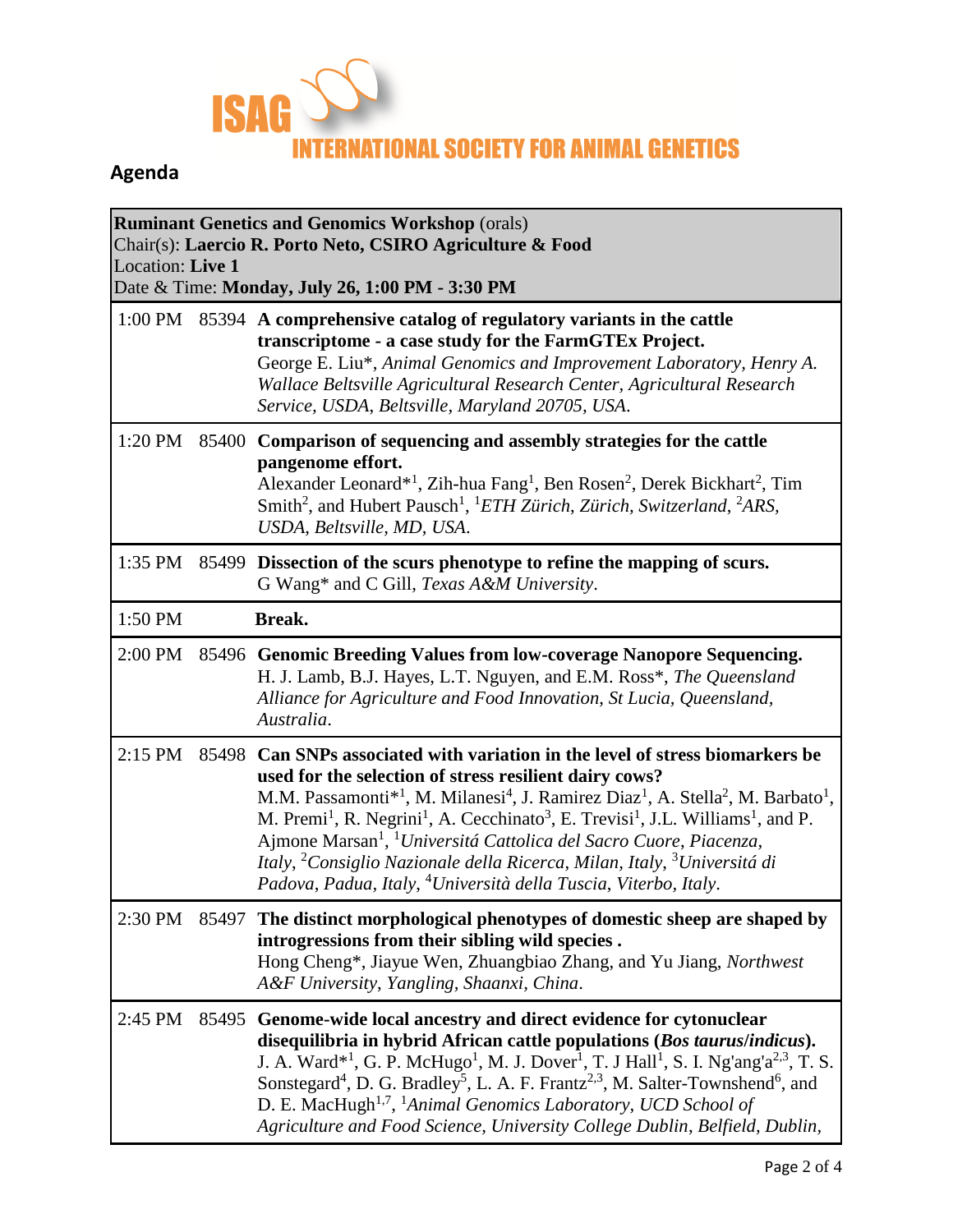

## ATIONAL SOCIETY FOR ANIMAL GENETICS

*D04 V1W8, Ireland*, <sup>2</sup>*Palaeogenomics Group, Department of Veterinary Sciences, Ludwig Maximilian University*, *Munich D-80539, Germany*, 3 *School of Biological and Chemical Sciences, Queen Mary University of London*, *London E1 4NS, United Kingdom*, <sup>4</sup>*Acceligen*, *3388 Mike Collins Drive, Eagan, MN, 55121, USA*, 5 *Smurfit Institute of Genetics, Trinity College Dublin*, *Dublin, D02 VF25, Ireland*, <sup>6</sup>*UCD School of Mathematics and Statistics, University College Dublin*, *Dublin, D04 V1W8, Ireland*, <sup>7</sup>*UCD Conway Institute of Biomolecular and Biomedical Research, University College Dublin*, *Dublin, D04 V1W8, Ireland*.

#### 3:00 PM **Workshop Business Meeting.**

### **Summary of the meeting**

The presentations went well; the virtual conference system worked fine.

Business Meeting:

George Liu stepped down as a Committee member – Thanks, George, for all your contributions during these years.

The Chair noted that several of the committee member might step down at the next conference, so to minimize disruption between committees, the Chair suggested the election of two new members. After a few nominations, and some withdrawn, we had two nominations that went to individual voting of support, then against by "raising hands" and chat functions. I am pleased to say that both nominations were supported by at least 12 "raise hands" and no against.

After the election of these two new members, the business meeting was closed.

Additional activity of the Committee.

It is a responsibility of the committee members to elect the Chair. The current Chair (Laercio Porto-Neto) would like to give the opportunity to other committee member to Chair the Workshop for the next ISAG conference, and a motion for this was presented for the committee inviting for nominations. During this process, Shannon Clarke was nominated and confirmed by all committee members. Therefore, for now on, Shannon is the Chair of this committee.